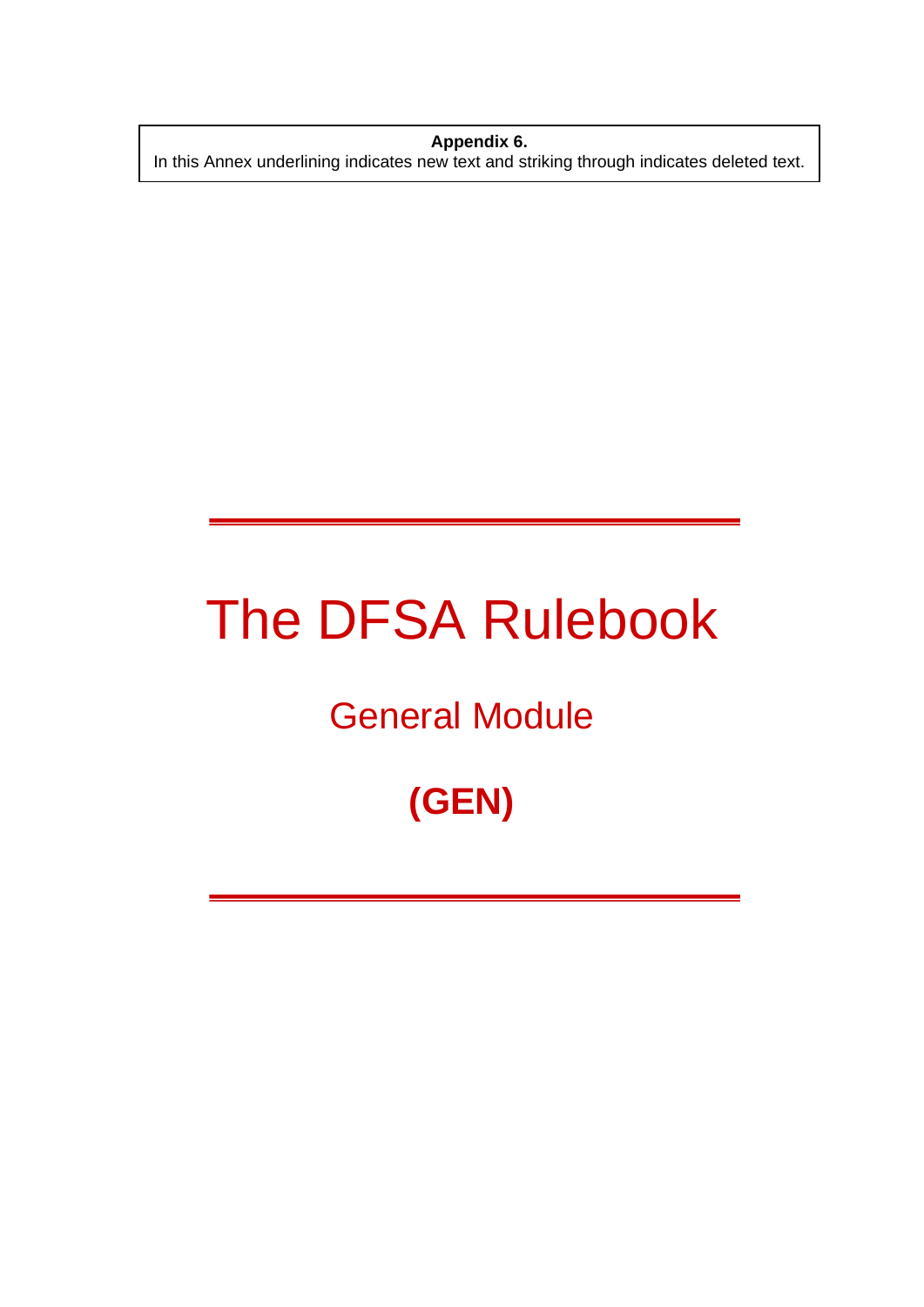# **7 FEES [Deleted]**

#### **7.1 Application**

- **7.1.1** This chapter applies to every:
	- (a) Authorised Person and applicant for a Licence;
	- (b) applicant for registration as an auditor with the DFSA; and
	- (c) auditor registered with the DFSA.

# **7.2 General provisions**

- **7.2.1** Where a fee is payable for any application to the DFSA, the application will not be regarded as submitted until the fee and any supplementary fee has been paid in full.
- **7.2.2** Where an annual fee or supplementary fee in relation to ongoing supervision is due from any Person under a provision of these Rules, the Person must pay it by the date on which it becomes due. If he fails to do so then, without limiting the right of the DFSA to take any other action, the sum due shall be increased by 1% for each calendar month, or part of a calendar month, that it remains outstanding beyond the due date.

#### **Guidance**

If a fee is not paid by the date on which it becomes due, the Person is in breach of a Rule and the DFSA is entitled to take action including, but not limited to, taking steps to withdraw authorisation to conduct one or more Financial Services.

- **7.2.3** The DFSA may reduce, waive or refund all or part of any fee if it considers that, in the exceptional circumstances of a particular case, it would be equitable to do so.
- **7.2.4** (1) The DFSA may require a Person to pay to the DFSA a supplementary fee in circumstances where it expects to incur substantial additional costs in dealing with an application or conducting ongoing supervision.
	- $(2)$  In such cases the DFSA will notify the Person as soon as reasonably possible of the amount of the supplementary fee.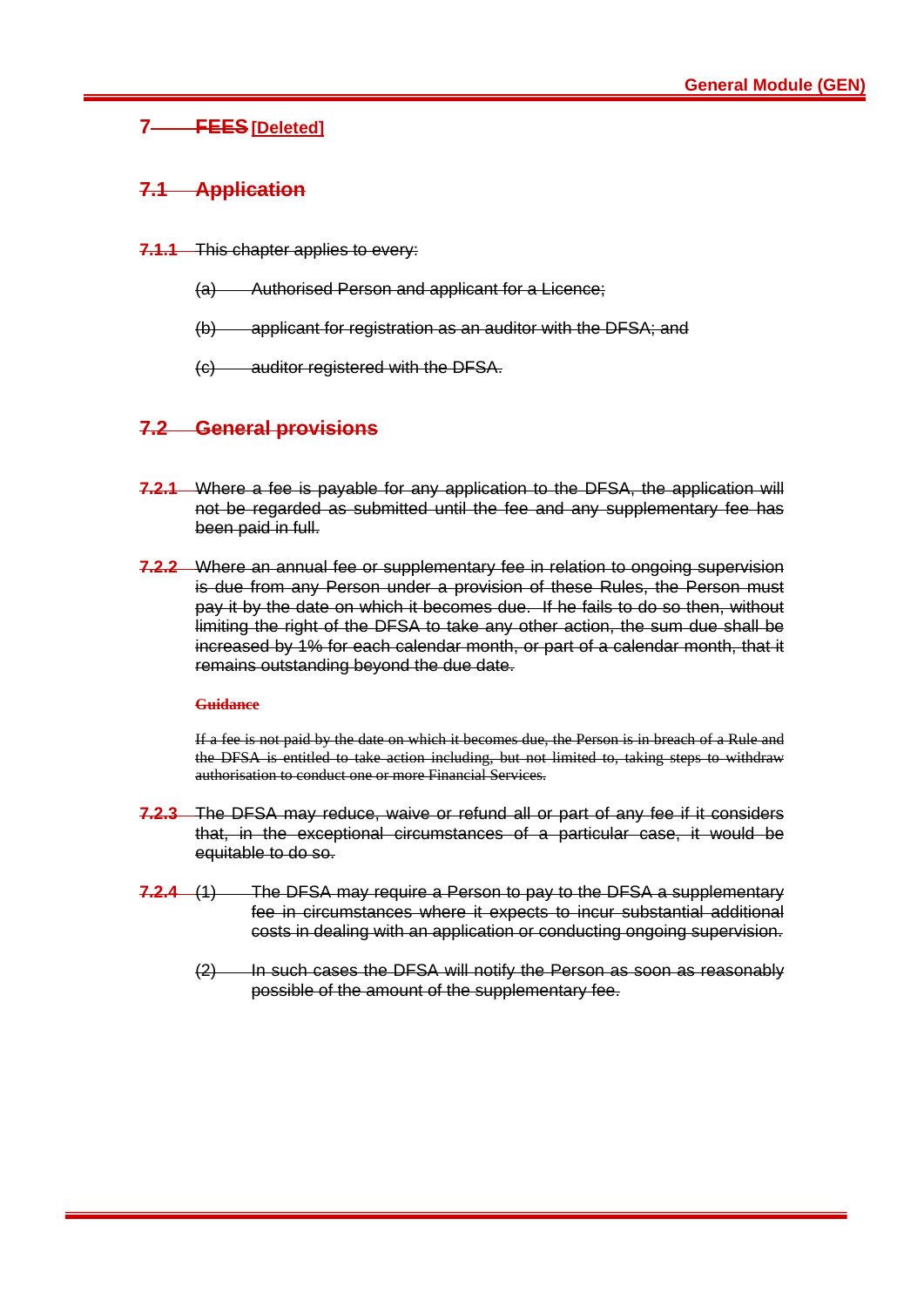#### **Guidance**

- A supplementary fee may be levied by the DFSA because it expects that certain applications will require more intensive scrutiny than others. An example is where the entity is a Branch from a jurisdiction where there are not or are not expected to be in place arrangements for co-operation between the DFSA and the relevant regulators in that jurisdiction. Equally, where the entity is incorporated in the DIFC, a full analysis of the prudential and systems arrangements will be required.
- A supplementary fee may also be levied by the DFSA in cases where the ongoing supervision of the Authorised Person appears to the DFSA to be likely to cause it to incur substantial additional costs.

#### **7.3 Application fees**

- **7.3.1** The following Persons:
	- (a) an applicant for a Licence; and
	- (b) an Authorised Person applying for authorisation to carry on an additional Financial Service,

must pay to the DFSA:

- (c) the applicable fee specified in section A5.2 or A5.3 as appropriate; and
- (d) any supplementary fee required by the DFSA.
- **7.3.2** An applicant for registration as an auditor with the DFSA must pay to the DFSA the applicable fee specified in App6.

#### **7.4 Annual fees**

- **7.4.1** An Authorised Person must pay to the DFSA:
	- (a) the applicable fee specified in section A5.4; and
	- (b) any supplementary fee required by the DFSA.
- **7.4.2** An auditor registered with the DFSA must pay to the DFSA the applicable fee specified in App6.
- **7.4.3** (1) The initial annual fee must be paid in full to the DFSA within 21 days of the date on which the Licence or registration is granted.
	- (2) Subsequent annual fees must be paid in full to the DFSA on or before 1 January of any calendar year.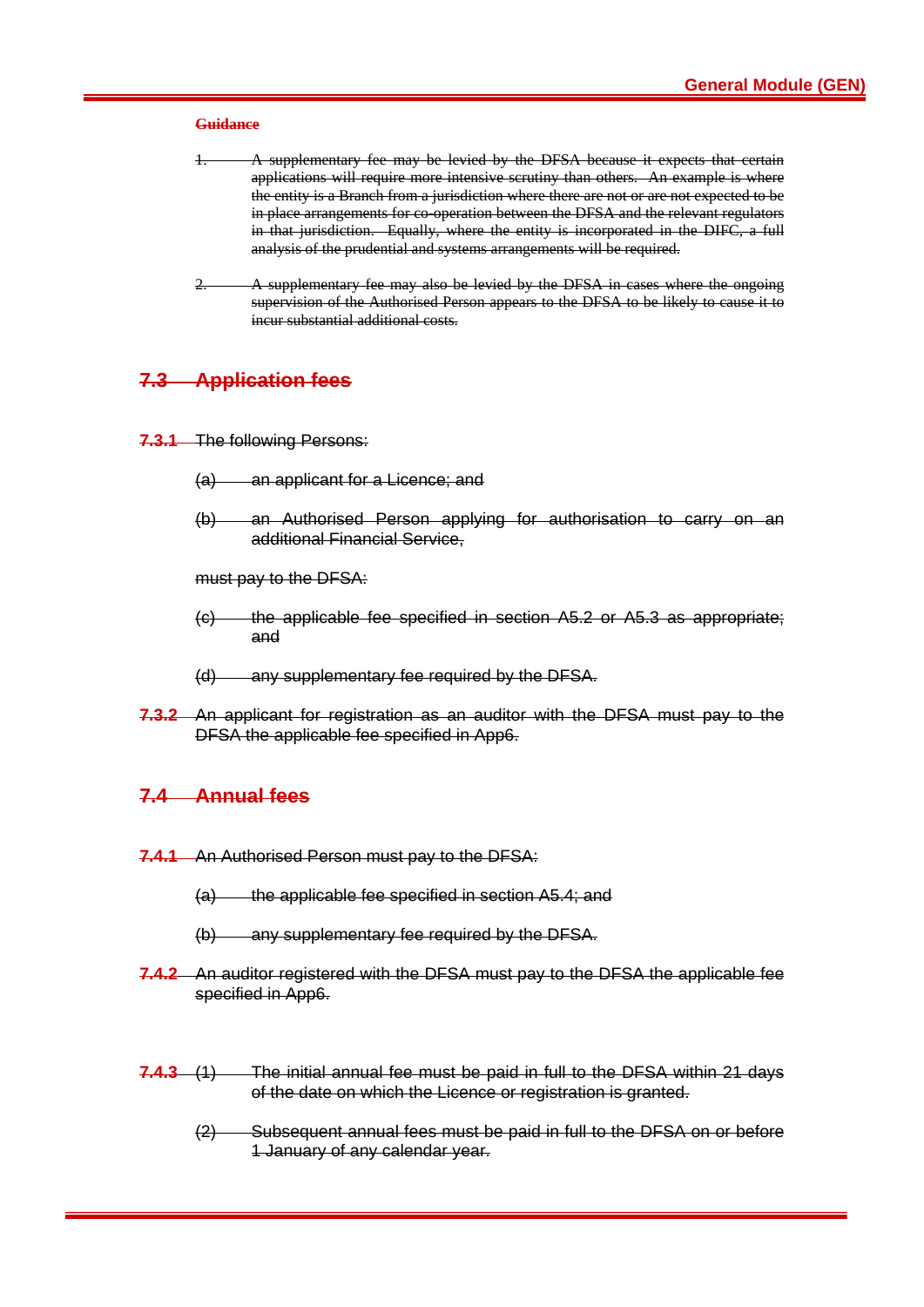#### **Guidance**

In regard to the payment of an annual fee on or before 1 January, invoices will be issued at least 21 days before that date.

# **7.5 Fees to maintain an official list of securities**

**7.5.1** An Authorised Market Institution, or an applicant to be an Authorised Market Institution must, to maintain an Official List of Securities, pay to the DFSA the applicable application and annual fees in section A5.5. [Added[VER3/04-05]

#### **App 5 FEES[Deleted]**

# **A5.1 Fees table**

#### **A5.1.1** The fees table.

[Amended] [VER2/10-04] [Amended]VER3/04-05] [Amended]VER4/08-05]

| $\left( a\right)$     | <b>Accepting Deposits or Providing Credit</b>                                                                                                                                                                                                                                                                                                               | \$50,000 |
|-----------------------|-------------------------------------------------------------------------------------------------------------------------------------------------------------------------------------------------------------------------------------------------------------------------------------------------------------------------------------------------------------|----------|
| $\Theta$              | Dealing in Investments as Principal                                                                                                                                                                                                                                                                                                                         | \$30,000 |
| $\left(\Theta\right)$ | $(i)$ Dealing in Investments as Agent; or<br>Arranging Credit or Deals in Investments;<br>(ii)<br>$\Theta$ $\Gamma$<br>(iii) Managing Assets; or<br>(iv) Advising on Financial Products or Credit;<br>$\Theta$ $\Gamma$<br>(v) Providing Custody; or<br>(vi) Arranging Custody; or<br>(vii) Insurance Intermediation; or<br>(viii) Insurance Management; or | \$10,000 |
|                       | (ix) Effecting Contracts of Insurance or<br><b>Carrying out Contracts of Insurance:</b>                                                                                                                                                                                                                                                                     |          |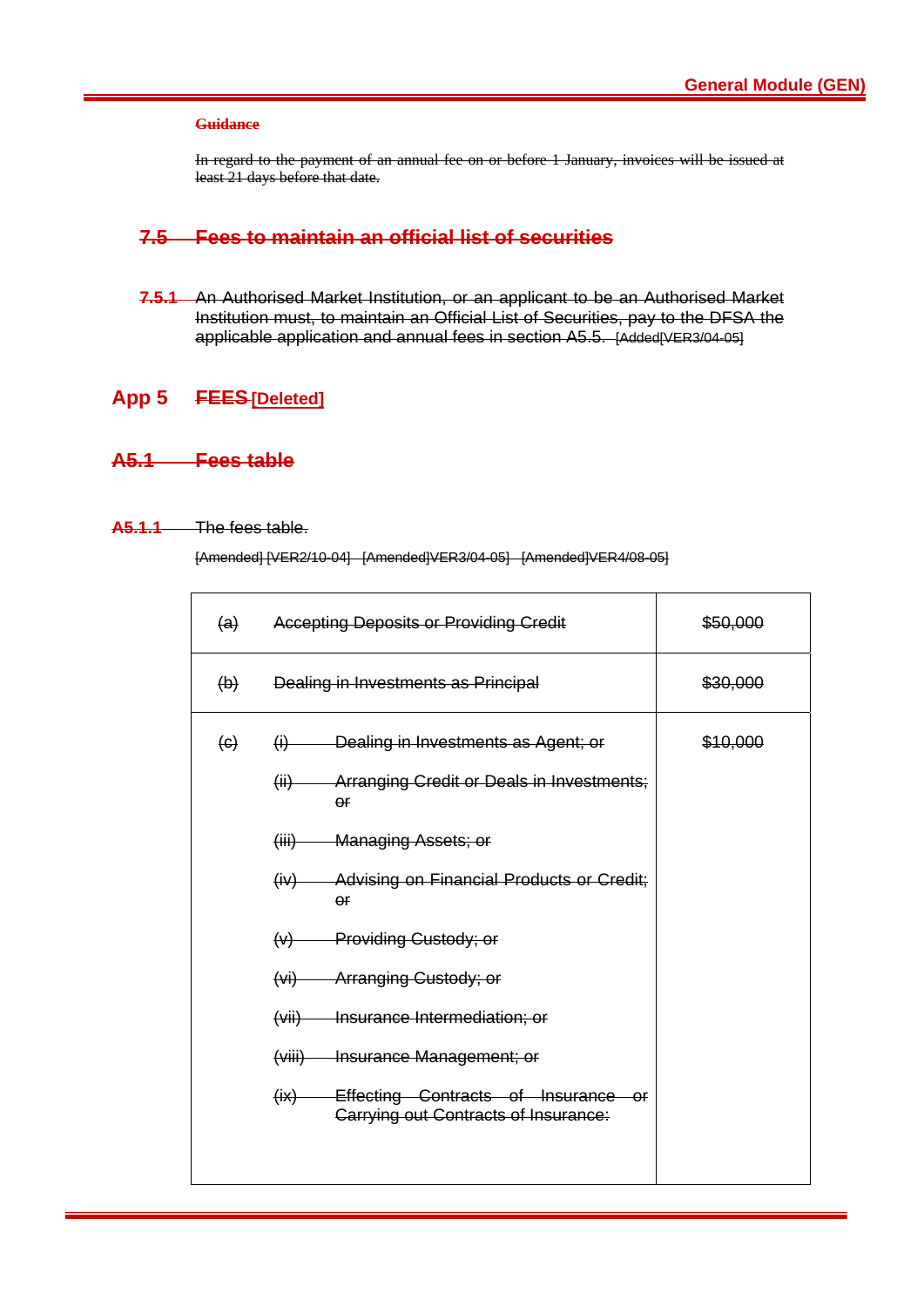|     | where the applicant is intending<br>(A)<br>to carry on business as a Captive<br>Insurer or as an ISPV; or<br>where the Authorised Firm is<br>(B)<br>carrying on business as a Captive<br>Insurer or as an ISPV; or |          |
|-----|--------------------------------------------------------------------------------------------------------------------------------------------------------------------------------------------------------------------|----------|
|     | Managing a Profit Sharing Investment<br>(x)<br>Account; or [Amended][VER11/08-06]                                                                                                                                  |          |
|     | (xi) Providing Trust Services; or<br>[Added][VER7/01-06]                                                                                                                                                           |          |
|     | (xii) Providing Fund Administration; or<br>[Added][VER8/04-06] [Amended][VER11/08-06]                                                                                                                              |          |
|     | (xiii) Acting as the Trustee of a Fund.<br>[Added][VER11/08-06]                                                                                                                                                    |          |
| (d) | Operating an Alternative Trading<br>$\bigoplus$<br>System; or                                                                                                                                                      | \$30,000 |
|     | -Operating a Collective Investment Fund.<br>(ii)<br>[Added][VER8/04-06]                                                                                                                                            |          |
| (e) | Effecting Contracts of Insurance or Carrying out<br>Contracts of Insurance:                                                                                                                                        | \$50,000 |
|     | where the applicant is not also intending<br>$\left( i\right)$<br>to carry on business as a Captive Insurer<br>or as an ISPV; or                                                                                   |          |
|     | where the Authorised Firm is not carrying<br>$\overline{(\mathsf{iii})}$<br>on business as a Captive Insurer or as<br>an ISPV.                                                                                     |          |

# **A5.2 Fees in relation to an application for a licence**

- **A5.2.1** An applicant applying for a Licence authorising it to carry on one or more Financial Services specified in the left hand column of the fees table in Rule A5.1.1 must pay:
	- (a) the highest of the corresponding fees in the right hand column of the fees table; plus
	- (b) \$1,000 for each individual for whom Authorised Individual status is sought, subject to a maximum amount of \$50,000 for such individuals.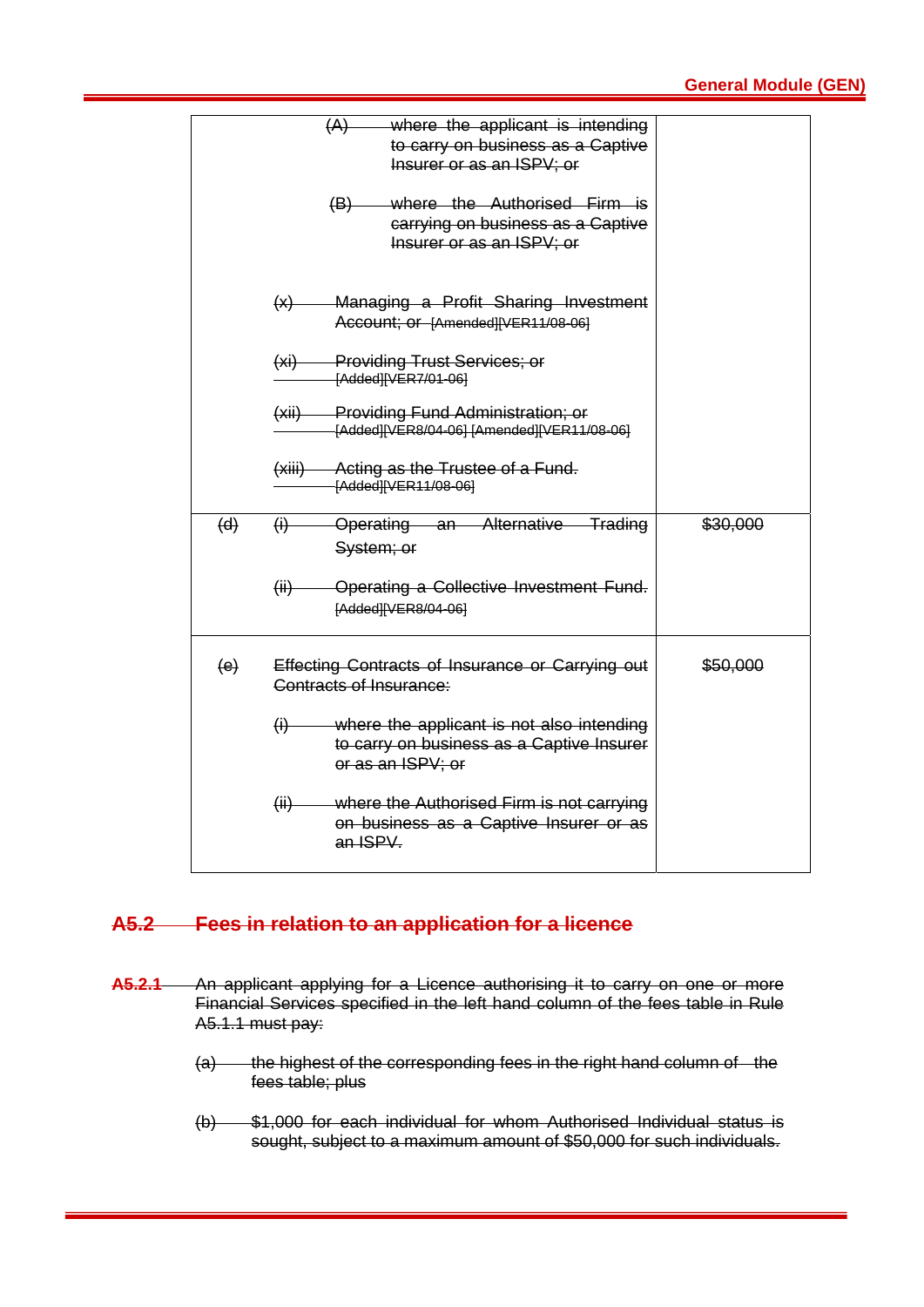- **A5.2.2** An applicant applying for a Licence authorising it to carry one or more of the Financial Services of Operating an Exchange and Operating Clearing House must pay to the DFSA:
	- (a) for Operating an Exchange an application fee of \$125,000;
	- (b) for Operating a Clearing House an application fee of \$125,000; and
	- (c) for Operating an Exchange and Operating a Clearing House an application fee of \$250,000.

[Added][VER3/0405]

**A5.2.3** An applicant under Rule A 5.2.2(a) or (c) seeking an endorsement to its Licence authorising it to maintain an Official List of Securities must pay to the DFSA an additional application fee of \$100,000. [Added][VER3/0405] [Amended][VER4/0805]

#### **A5.3 Fees in relation to an application to carry on additional Financial Services**

- **A5.3.1** An Authorised Firm applying for authorisation to carry on additional Financial Services must pay a fee equal to the difference between:
	- $(a)$  the basic fee which would be payable under Rule A5.2.1(a) if it were an applicant for a Licence in the terms currently being sought; and
	- (b) the basic fee which would be payable under Rule A5.2.1(a) if it were an applicant for a Licence in the terms of that currently held.
- **A5.3.2** An Authorised Market Institution applying for authorisation to carry on an additional Financial Service must pay:
	- (a) a fee of \$125,000 for the Financial Service of Operating a Clearing House; or
	- (b) a fee of \$125,000 for the Financial Service of Operating an Exchange.

[Amended][VER3/0405]

#### **A5.4 Annual Fees**

**Initial annual fee for Authorised Firms and Authorised Market Institutions**

**A5.4.1** (1) An Authorised Firm or Authorised Market Institution must pay to the DFSA an initial annual fee for the initial period of regulation after the grant of its Licence.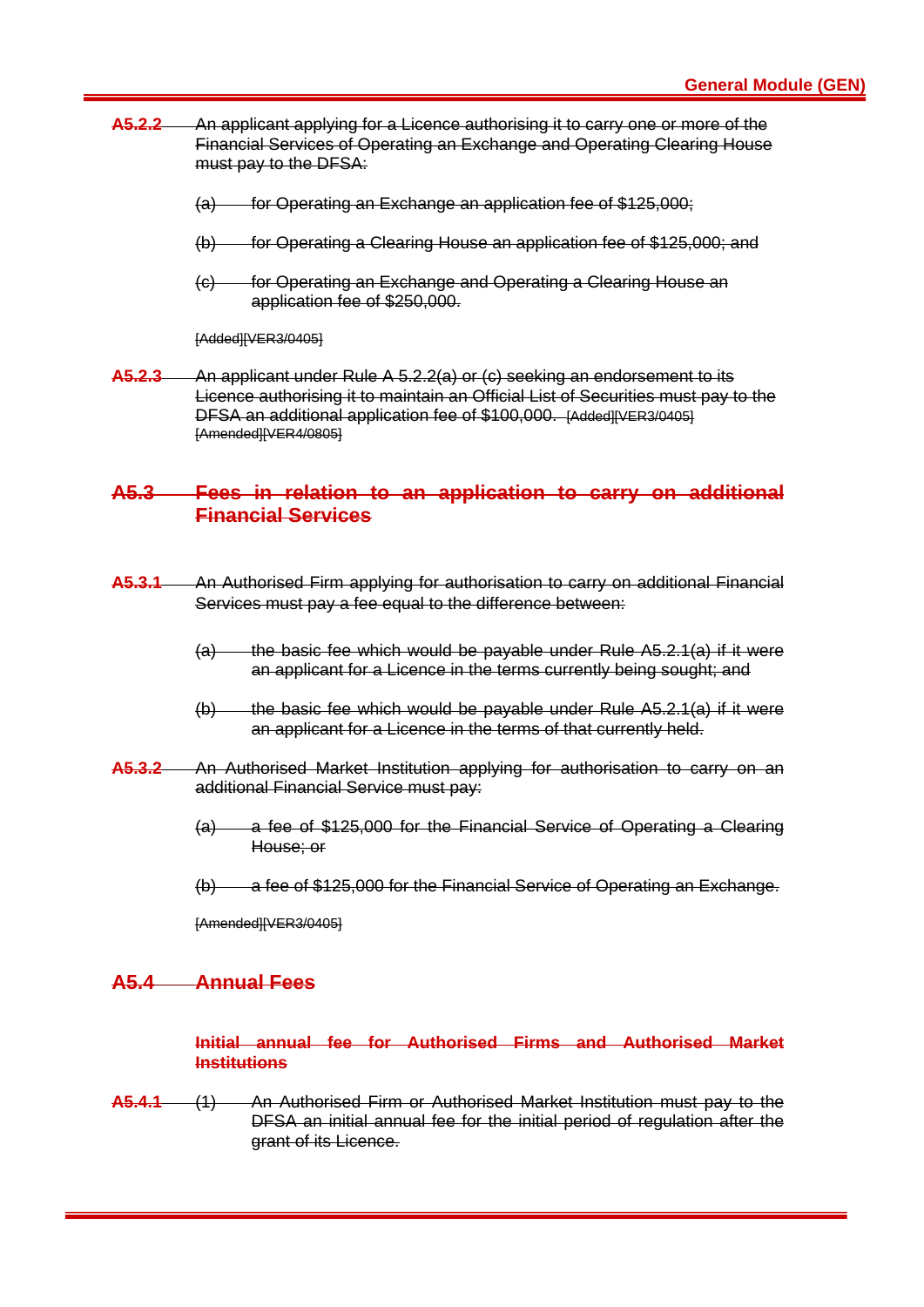(2) The initial annual fee is the fee which was payable at the time of its application for the Licence, multiplied by the number of whole calendar months between the date of the grant of the Licence and the end of the year and divided by 12.

#### **Subsequent annual fees for Authorised Firms**

- **A5.4.2** (1) An Authorised Firm must pay to the DFSA a standard annual fee for any period of regulation after the period described in Rule A5.4.1.
	- $(2)$  The standard annual fee is:
		- (a) the highest of the fees specified in the right hand column of the fees table corresponding to the Financial Services which the Authorised Firm is authorised to carry on under its Licence; plus
		- (b) \$1,000 for each Authorised Individual employed by the Authorised Firm at 30 September in the previous year, or on the date of the grant of its Licence, whichever is the later; plus
		- $(c)$  \$1,000 for each complete \$1,000,000 of turnover, where turnover has the meaning given in Rule A5.4.3.
	- (3) The total standard annual fee payable is subject to a maximum total amount of \$150,000.
- **A5.4.3** (1) For the purposes of this appendix, and subject to (2) and (3) 'turnover' means:
	- (a) in the case of an Authorised Firm to which PIB applies, gross fees and commissions, plus realised gains on the Authorised Firm's Trading Book, if any, plus net interest received, in respect of business carried on in or from the DIFC; or
	- (b) in the case of an Authorised Firm to which PIN applies, Gross Written Premium in respect of business carried on in or from the DIFC;

for the last financial year for which the Authorised Firm has submitted regulatory returns to the DFSA.

- (2) If the last financial year referred to in (1) was not twelve months in duration, the turnover figure shall be increased or decreased on a pro rata basis to produce an equivalent twelve month figure.
- (3) If the Authorised Firm has not yet submitted any regulatory returns to the DFSA, the turnover figure shall be that forecast in the most recent business plan submitted to the DFSA for the period including 1 January of the year for which the fee is to be charged.